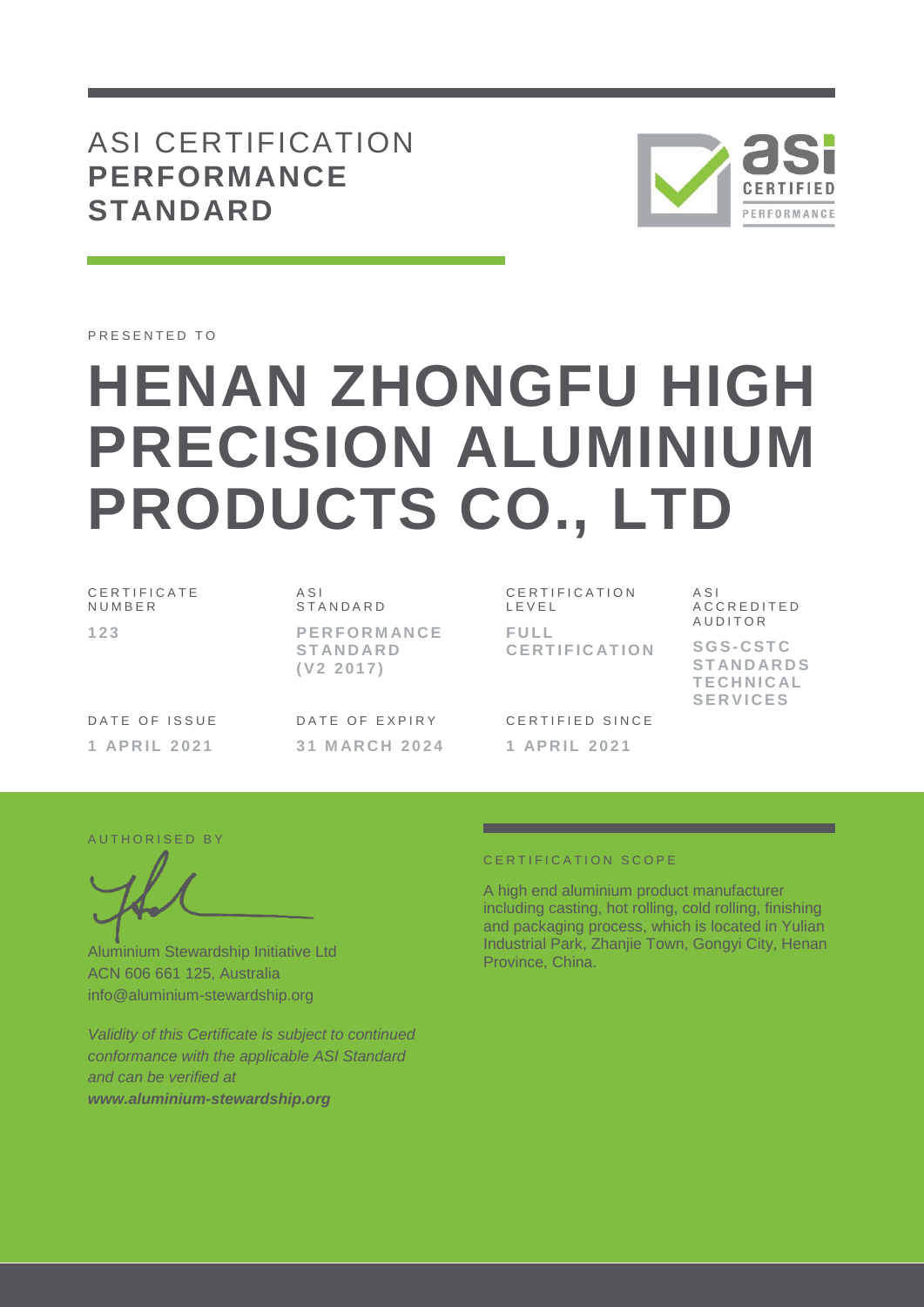# SUMMARY AUDIT REPORT **PERFORMANCE STANDARD**

### **OVERVIEW**

| MEMBER NAME                       | Henan Zhongfu High Precision Aluminium Products Co., Ltd                                                                                                                                                                     |
|-----------------------------------|------------------------------------------------------------------------------------------------------------------------------------------------------------------------------------------------------------------------------|
| ENTITY NAME                       | Henan Zhongfu High Precision Aluminium Products Co., Ltd                                                                                                                                                                     |
| CERTIFICATION<br>SCOPE            | A high end aluminium product manufacturer including casting, hot rolling,<br>cold rolling, finishing and packaging process, which is located in Yulian<br>Industrial Park, Zhanjie Town, Gongyi City, Henan Province, China. |
| SUPPLY CHAIN<br><i>ACTIVITIES</i> | Aluminium Re-melting/Refining<br>Casthouses<br>۰<br>Semi-Fabrication<br>Material Conversion (Production and Transformation)                                                                                                  |
| ASI STANDARD                      | Performance Standard V2                                                                                                                                                                                                      |
| AUDIT TYPE                        | <b>Certification Audit</b>                                                                                                                                                                                                   |
| AUDIT FIRM                        | <b>SGS-CSTC Standards Technical Services</b>                                                                                                                                                                                 |
| AUDIT DATE                        | 21 - 23 January 2021                                                                                                                                                                                                         |
| AUDIT REPORT<br>SUBMISSION        | 26 February 2021                                                                                                                                                                                                             |
| AUDIT SCOPE                       | The audit scope included the manufacturing of aluminium products at the<br>Henan Zhongfu High Precision Aluminium Products facility, located in<br>Gongyi City, Henan Province, China.                                       |
|                                   | Supply chain activities included in the Audit Scope:                                                                                                                                                                         |
|                                   | Aluminium Re-melting/Refining<br>Casthouses<br>Semi-Fabrication<br>Material Conversion (Production and Transformation)                                                                                                       |
|                                   | All relevant Criteria in the ASI Performance Standard were included in the<br>Audit Scope.                                                                                                                                   |

and the control of the control of the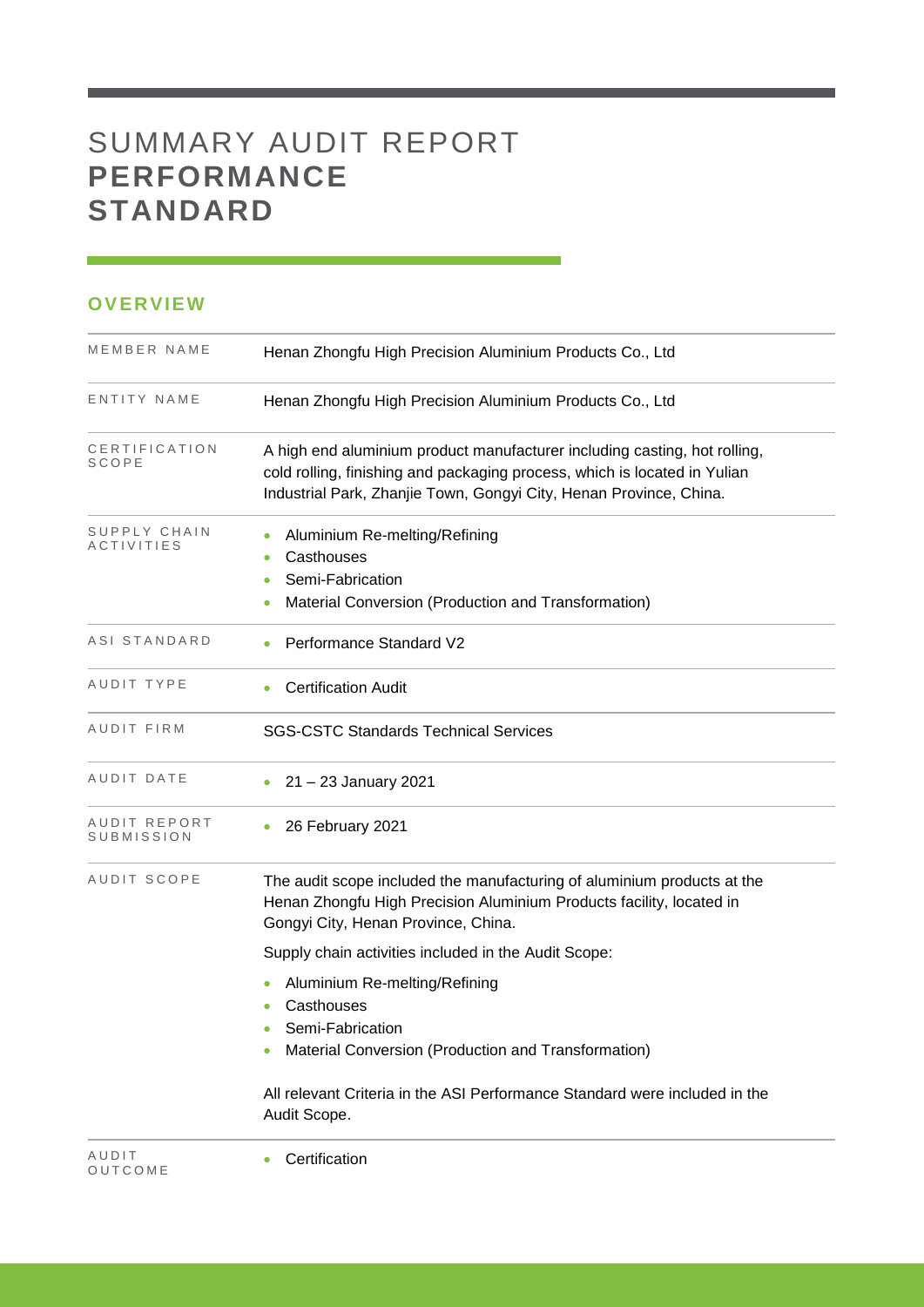| AUDIT<br>METHODOLOGY<br><b>DECLARATION</b> | The Auditors confirm that:                                                                                                                                                                            |  |  |  |  |
|--------------------------------------------|-------------------------------------------------------------------------------------------------------------------------------------------------------------------------------------------------------|--|--|--|--|
|                                            | The information provided by the Entity is true and accurate to the best<br>M<br>knowledge of the Auditor(s) preparing this report.                                                                    |  |  |  |  |
|                                            | The findings are based on verified Objective Evidence relevant to the<br>time period for the Audit, traceable and unambiguous.                                                                        |  |  |  |  |
|                                            | The Audit Scope and audit methodology are sufficient to establish<br>$\blacksquare$<br>confidence that the findings are indicative of the performance of the<br>Entity's defined Certification Scope. |  |  |  |  |
|                                            | The Auditor(s) have acted in a manner deemed ethical, truthful, accurate<br>professional, independent and objective.                                                                                  |  |  |  |  |
| CERTIFICATION<br>PERIOD                    | 1 April 2021 - 31 March 2024                                                                                                                                                                          |  |  |  |  |
| NEXT AUDIT<br>TYPE                         | Surveillance Audit                                                                                                                                                                                    |  |  |  |  |
| NEXT AUDIT<br><b>DUE DATE</b>              | 31 March 2022                                                                                                                                                                                         |  |  |  |  |
| CERTIFICATE<br>NUMBER                      | 123                                                                                                                                                                                                   |  |  |  |  |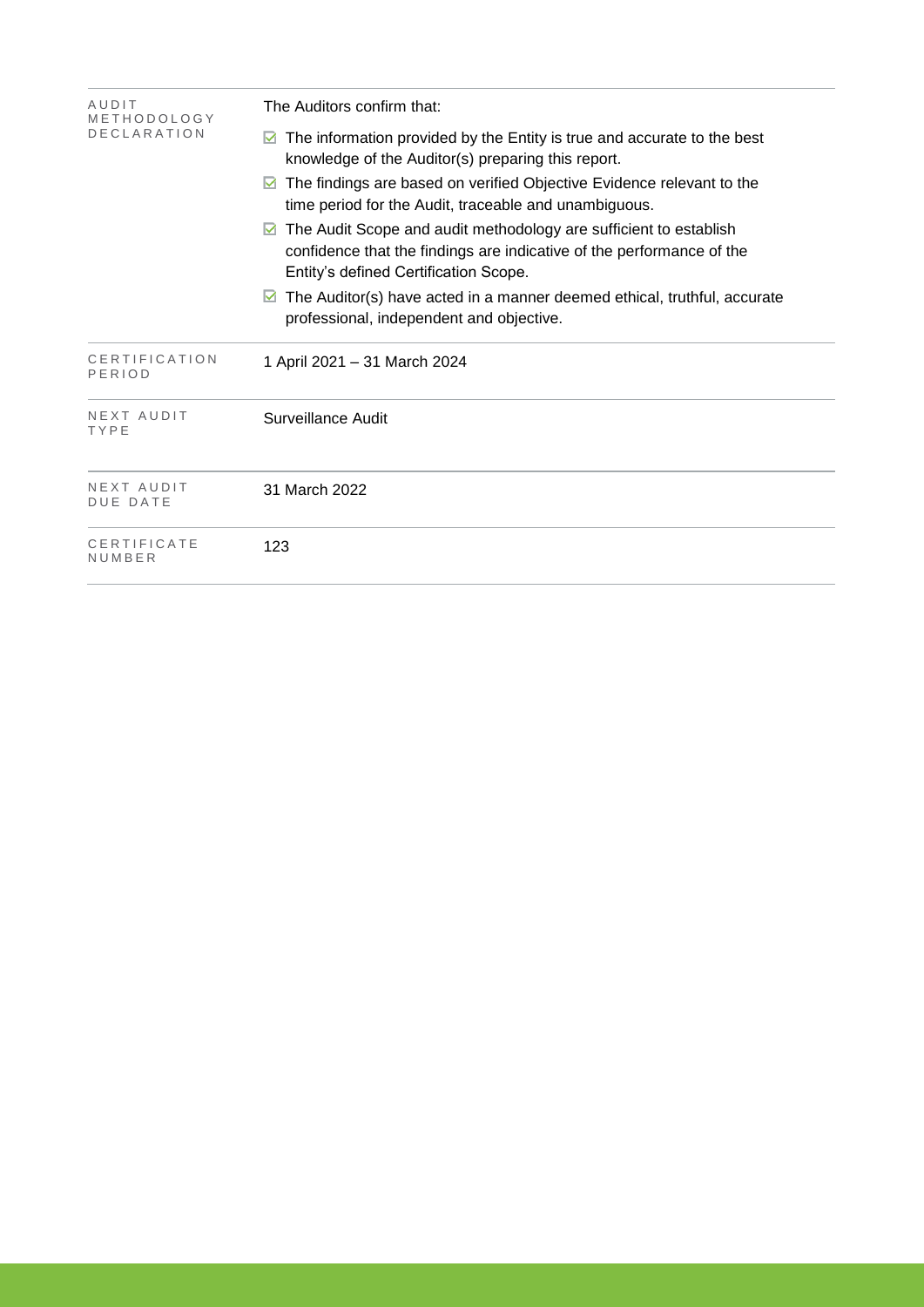## **SUMMARY OF FINDINGS**

| <b>CRITERION</b>                                                                 | <b>RATING</b> | COMMENT                                                                                                                                                                                                                                                                                                             |  |
|----------------------------------------------------------------------------------|---------------|---------------------------------------------------------------------------------------------------------------------------------------------------------------------------------------------------------------------------------------------------------------------------------------------------------------------|--|
| PRINCIPLE 1 BUSINESS INTEGRITY                                                   |               |                                                                                                                                                                                                                                                                                                                     |  |
| 1.1 Legal Compliance                                                             | Conformance   | The Entity has established a management system to<br>maintain awareness of and ensure compliance with<br>Applicable Law.                                                                                                                                                                                            |  |
| 1.2 Anti-Corruption                                                              | Conformance   | The Entity has established the following corrective<br>actions to against corruption:<br>1. All middle and senior managers are evaluated<br>each year, including corruption requirements.<br>2. The Entity has established a corruption reporting<br>hotline (0571-64569009).<br>3. General manager communications. |  |
| 1.3 Code of Conduct                                                              | Conformance   | The Entity has implemented a Code of Conduct<br>including principles relevant to environmental, social<br>and governance performance.                                                                                                                                                                               |  |
| PRINCIPLE 2 POLICY & MANAGEMENT                                                  |               |                                                                                                                                                                                                                                                                                                                     |  |
| 2.1a Environmental, Social, and<br>Governance Policy (implement and<br>maintain) | Conformance   | The Environmental, Social, and Governance (ESG)<br>policy has established and implemented.<br>The Entity has maintained the documented<br>information about policies, which addresses<br>environmental, EHS, ASI performance and energy.                                                                            |  |
| 2.1b Environmental, Social, and<br>Governance Policy (senior<br>management)      | Conformance   | The General Manager has approved each of the<br>Policies and has offered support for each.                                                                                                                                                                                                                          |  |
| 2.1c Environmental, Social, and<br>Governance Policy<br>(communication)          | Conformance   | The Environmental, Social, and Governance<br>documented policy was issued in the management<br>system. It is published at:<br>http://www.zfsy.com.cn/uploadFiles/files/2021012508<br>0001.pdf                                                                                                                       |  |
| 2.2 Leadership                                                                   | Conformance   | The Entity has nominated a senior management<br>representative as having overall responsibility and<br>authority for ensuring conformance with the<br>requirements of this Standard.                                                                                                                                |  |
| 2.3a Environmental and Social<br>Management Systems<br>(environmental)           | Conformance   | The Entity has developed and implemented an<br>integrated management system.<br>The Entity has obtained ISO 14001:2015 certificate.                                                                                                                                                                                 |  |
| 2.3b Environmental and Social<br>Management Systems (social)                     | Conformance   | The Entity has developed and implement an<br>integrated management system.<br>For example, the Entity has obtained the ISO<br>9001:2015, ISO 14001:2015, ISO 45001:2018<br>certificate.                                                                                                                             |  |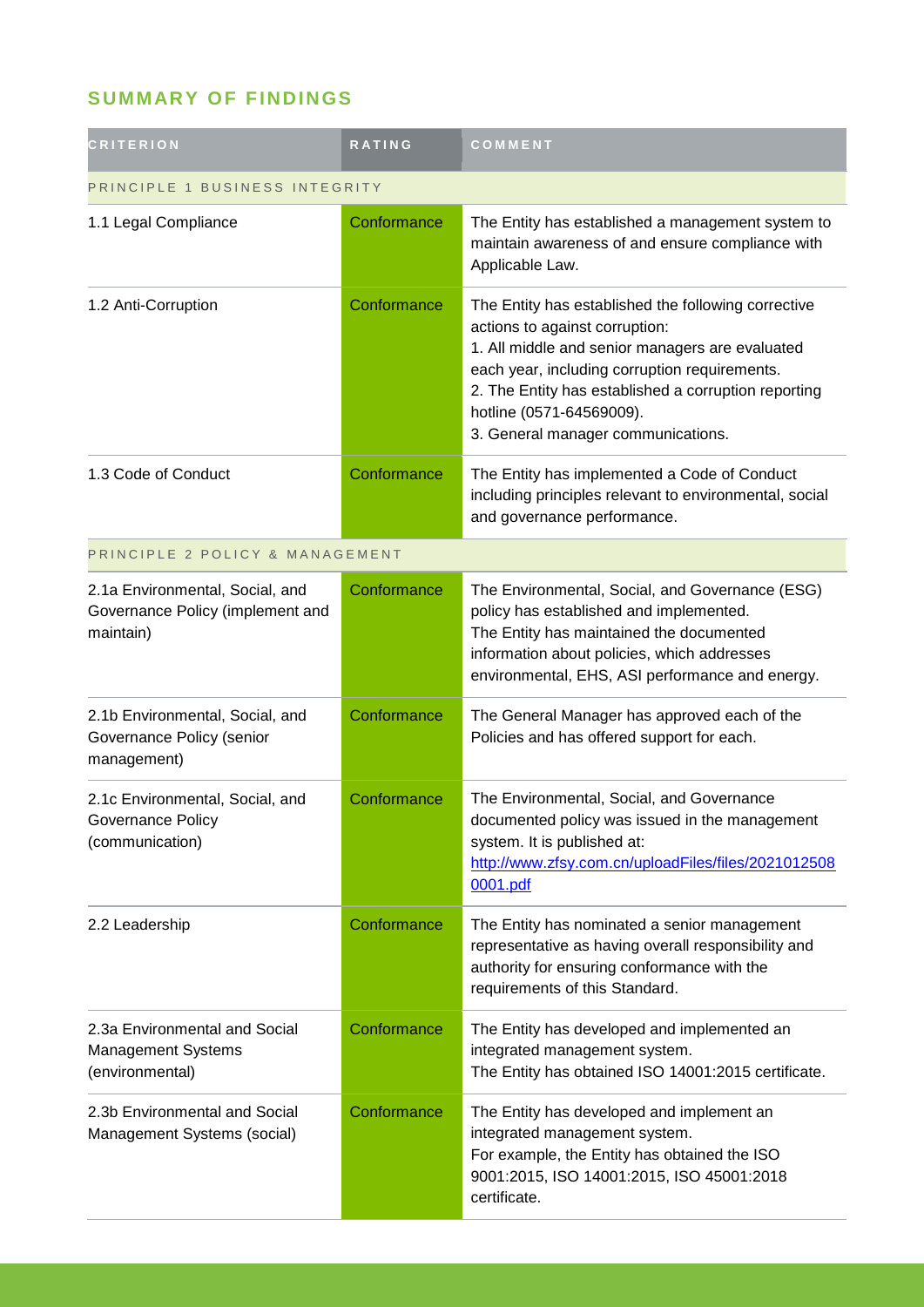| <b>CRITERION</b>                               | RATING      | COMMENT                                                                                                                                                                                                                                                                                                                                                                                         |  |
|------------------------------------------------|-------------|-------------------------------------------------------------------------------------------------------------------------------------------------------------------------------------------------------------------------------------------------------------------------------------------------------------------------------------------------------------------------------------------------|--|
|                                                |             | A documented social management system is also<br>maintained.                                                                                                                                                                                                                                                                                                                                    |  |
| 2.4 Responsible Sourcing                       | Conformance | The Entity has implemented a responsible sourcing<br>Policy covering environmental, social and<br>governance issues.<br>The documented policy can be found as below:<br>http://www.zfsy.com.cn/uploadFiles/files/2021012508<br>0001.pdf                                                                                                                                                         |  |
| 2.5 Impact Assessments                         | Conformance | The Entity conducted environmental, social, cultural<br>and Human Rights Impact Assessments, including a<br>gender analysis, for new projects or major changes<br>to existing facilities as local laws requirements.<br>Reference report: Environmental Impact Assessment<br>Report for Annual Production of 500,000 tonnes of<br>Electrolytic Aluminium Project (Issued on September<br>2019). |  |
| 2.6 Emergency Response Plan                    | Conformance | The Entity has developed site specific emergency<br>response plans, and the emergency response plans<br>were registered at the local authority.                                                                                                                                                                                                                                                 |  |
| 2.7 Mergers and Acquisitions                   | Conformance | The Entity has established a procedure for the review<br>of environmental, social and governance issues in<br>the Due Diligence process for mergers and<br>acquisitions. Up until now, no mergers and<br>acquisitions have occurred.                                                                                                                                                            |  |
| 2.8 Closure, Decommissioning and<br>Divestment | Conformance | The Entity has established a procedure for review<br>environmental, social and governance issues in the<br>planning process for Closure, Decommissioning and<br>Divestment. Up until now, no Closure,<br>Decommissioning and Divestment has occurred.                                                                                                                                           |  |
| PRINCIPLE 3 TRANSPARENCY                       |             |                                                                                                                                                                                                                                                                                                                                                                                                 |  |
| 3.1 Sustainability Reporting                   | Conformance | The Entity has publicly disclosed its governance<br>approach and its material environmental, social and<br>economic impacts in the official website as below:<br>http://www.zfsy.com.cn/uploadFiles/files/2021012015<br>4121.pdf                                                                                                                                                                |  |
| 3.2 Non-compliance and liabilities             | Conformance | No significant fines, judgements, penalties and non-<br>monetary sanctions for failure to comply with<br>Applicable law were happened.<br>The self-declaration is on the official website as<br>below:<br>http://www.zfsy.com.cn/uploadFiles/files/2021012015<br>3335.pdf                                                                                                                       |  |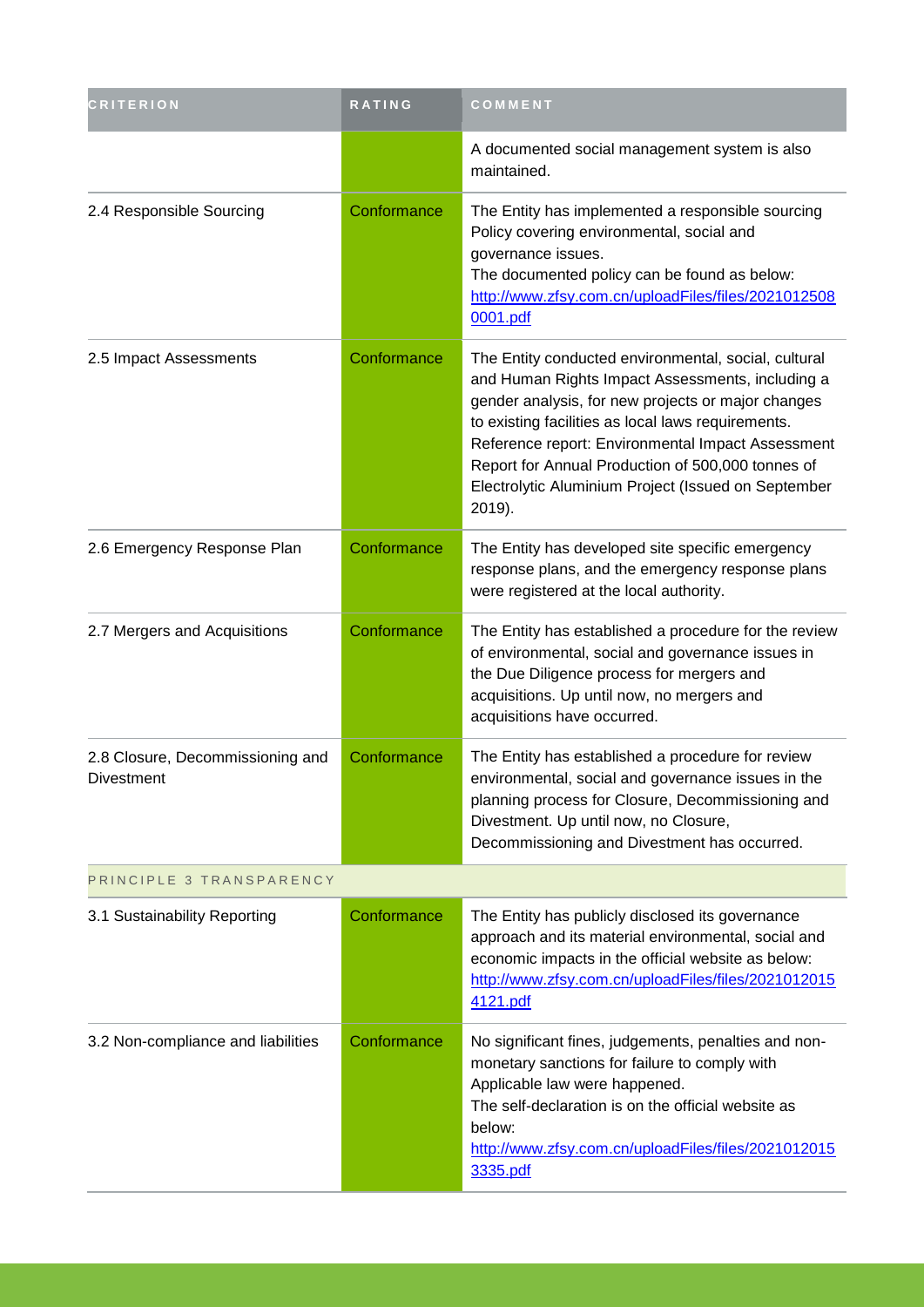| <b>CRITERION</b>                                                            | RATING         | COMMENT                                                                                                                                                                                                                                                                                                  |  |
|-----------------------------------------------------------------------------|----------------|----------------------------------------------------------------------------------------------------------------------------------------------------------------------------------------------------------------------------------------------------------------------------------------------------------|--|
| 3.3a Payments to governments<br>(legal and contractual)                     | Conformance    | The Entity has made on its behalf, payments to<br>Governments on a legal and/or contractual basis.                                                                                                                                                                                                       |  |
| 3.3b Payments to governments<br>(disclosure - bauxite mining)               | Not Applicable | This Criterion is not applicable to the Entity's<br>Certification Scope.                                                                                                                                                                                                                                 |  |
| 3.4 Stakeholder complaints,<br>grievances and requests for<br>information   | Conformance    | The Entity has implemented accessible, transparent,<br>understandable and culturally complaints resolution<br>mechanisms, adequate to address stakeholder<br>complaints, grievances and requests for information<br>relating to its operations.                                                          |  |
| PRINCIPLE 4 MATERIAL STEWARDSHIP                                            |                |                                                                                                                                                                                                                                                                                                          |  |
| 4.1a Environmental Life Cycle<br>Assessment (life cycle impacts)            | Conformance    | The environmental life cycle assessment for<br>aluminium foil products has been conducted and<br>documented.                                                                                                                                                                                             |  |
| 4.1b Environmental Life Cycle<br>Assessment (cradle to gate)                | Conformance    | The environmental life cycle Assessment report can<br>be provided via external communication channels as<br>required. There have been no requests to date.                                                                                                                                               |  |
| 4.1c Environmental Life Cycle<br>Assessment (public<br>communication)       | Conformance    | The environmental life cycle assessment report is<br>published on the Member's official website. For more<br>detailed information, please see:<br>http://www.zfsy.com.cn/environment/1558.html                                                                                                           |  |
| 4.2 Product design                                                          | Conformance    | Following the product development process, the<br>environmental impacts are taken into consideration.<br>The Entity has established and implemented a<br>products design procedure (Q/G-05-JSZ- and has<br>established objectives in the Entity's 2020 KPI Sheet<br>for the product development process. |  |
| 4.3a Aluminium Process Scrap<br>(targets)                                   | Conformance    | The process scrap utilization rate is 100%.                                                                                                                                                                                                                                                              |  |
| 4.3b Aluminium Process Scrap<br>(alloy separation)                          | Conformance    | As per the result of risk analysis, the process scrap in<br>the site does not need separation for recycling.                                                                                                                                                                                             |  |
| 4.4a Collection and recycling of<br>products at end-of-life (strategy)      | Conformance    | The Entity communicates with its main customer to<br>discuss how to improve the recycling rate of products<br>at their end of life.                                                                                                                                                                      |  |
| 4.4b Collection and recycling of<br>products at end-of-life<br>(engagement) | Conformance    | As there is no consolidated local, regional or national<br>collection and recycling systems for aluminium scrap<br>in China, the Entity is working with the customer to<br>decide how to improve the recycling rate of products<br>at end of life.                                                       |  |
| PRINCIPLE 5 GREENHOUSE GAS EMISSIONS                                        |                |                                                                                                                                                                                                                                                                                                          |  |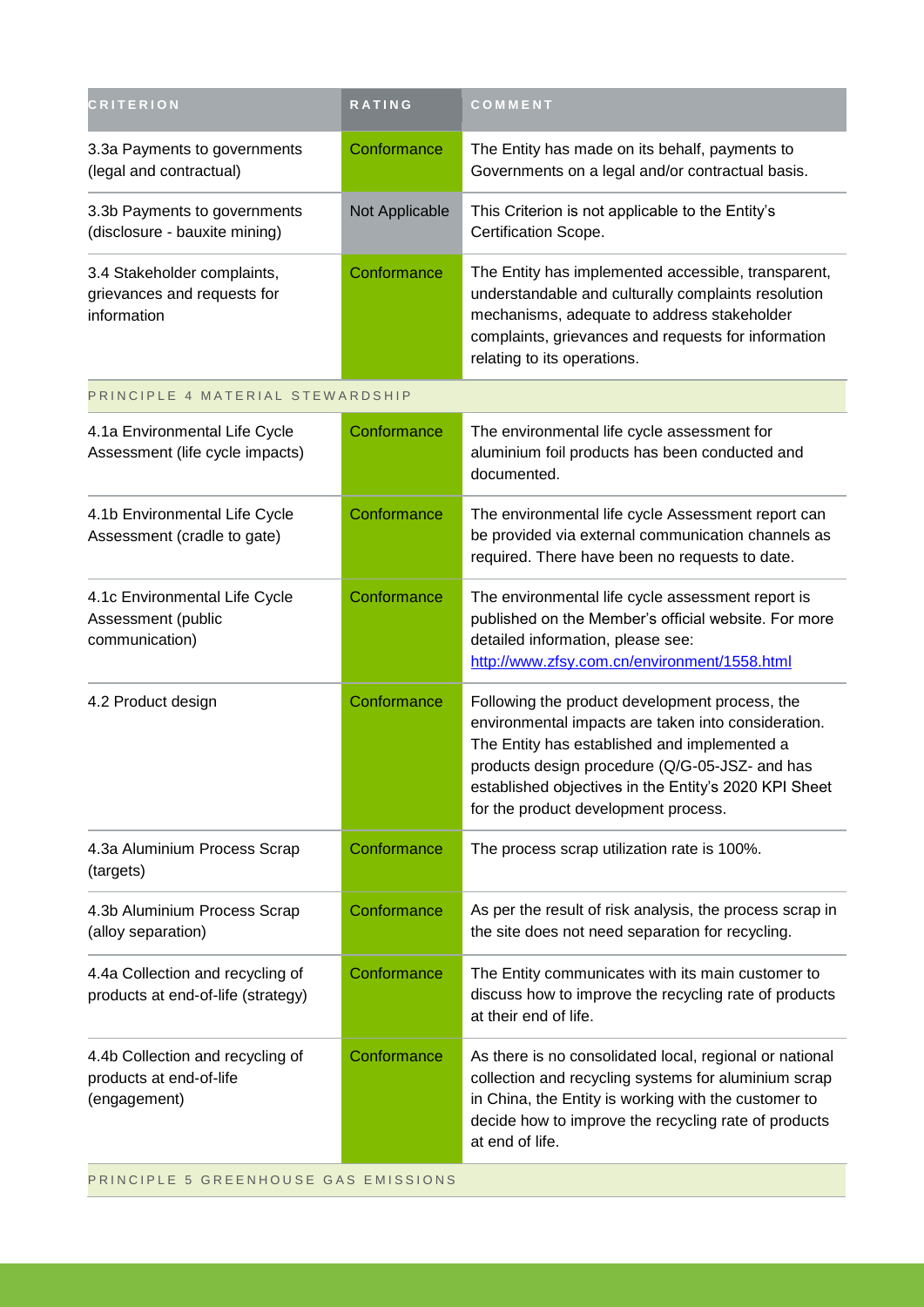| <b>CRITERION</b>                                                        | <b>RATING</b>  | COMMENT                                                                                                                                                                                                                                                                                                                     |
|-------------------------------------------------------------------------|----------------|-----------------------------------------------------------------------------------------------------------------------------------------------------------------------------------------------------------------------------------------------------------------------------------------------------------------------------|
| 5.1 Disclosure of GHG emissions<br>and energy use                       | Conformance    | The Entity has accounted for and publicly disclosed<br>material GHG emissions and energy use by source<br>on an annual basis on its official website.<br>http://www.zfsy.com.cn/uploadFiles/files/2021010715<br>5212.pdf                                                                                                    |
| 5.2 GHG emissions reductions                                            | Conformance    | The Entity has published time-bound GHG emissions<br>reductions targets (to 2025 year, GHG emissions<br>reductions to 1.1T CO2 e/t). This information can be<br>found here:<br>http://www.zfsy.com.cn/uploadFiles/files/2021010715<br>5212.pdf                                                                              |
| 5.3a Aluminium Smelting<br>(management system)                          | Not Applicable | This Criterion is not applicable to the Entity's<br>Certification Scope.                                                                                                                                                                                                                                                    |
| 5.3b Aluminium Smelting (up to<br>and including 2020)                   | Not Applicable | This Criterion is not applicable to the Entity's<br>Certification Scope.                                                                                                                                                                                                                                                    |
| 5.3c Aluminium Smelting (after<br>2020)                                 | Not Applicable | This Criterion is not applicable to the Entity's<br>Certification Scope.                                                                                                                                                                                                                                                    |
| PRINCIPLE 6 EMISSIONS, EFFLUENTS AND WASTE                              |                |                                                                                                                                                                                                                                                                                                                             |
| 6.1 Emissions to Air                                                    | Conformance    | The Entity has quantified and reported emissions to<br>air that have adverse effects on humans or the<br>environmental, the report can be found as below:<br>http://www.zfsy.com.cn/uploadFiles/files/2021012218<br>1921.pdf<br>The Entity has installed waste gas treatment facilities<br>to minimise any adverse impacts. |
| 6.2 Discharges to Water                                                 | Conformance    | The Entity has quantified and reported discharges to<br>water that have adverse effects on humans or the<br>environmental, the report can be found as below:<br>http://www.zfsy.com.cn/uploadFiles/files/2021012218<br>1921.pdf<br>The Entity has installed water treatment facilities to<br>minimise any adverse impacts.  |
| 6.3a Assessment and Management<br>of Spills and Leakage<br>(assessment) | Conformance    | The Entity has conducted an assessment of major<br>risk areas of operations where spills and leakage<br>may contaminate air, water and/or oil. The report can<br>be found as below:<br>http://www.zfsy.com.cn/uploadFiles/files/2021010715<br>5232.pdf                                                                      |
| 6.3b Assessment and Management<br>of Spills and Leakage<br>(management) | Conformance    | The Entity has established the "Emergency<br>Response Plan to Environmental Incident" procedure<br>to detect and prevent these spills and Leakage.                                                                                                                                                                          |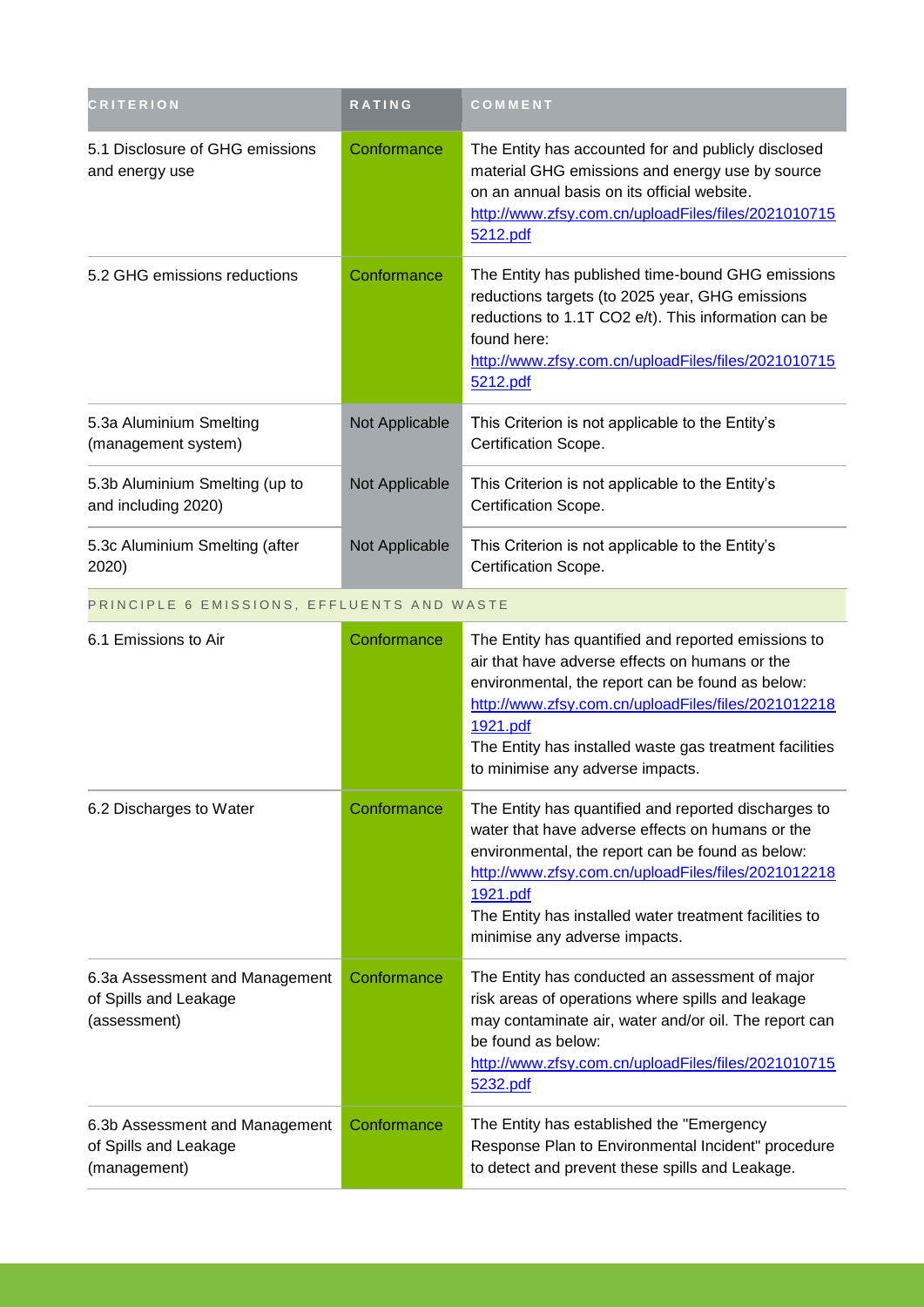| <b>CRITERION</b>                                          | <b>RATING</b>  | COMMENT                                                                                                                                                                                                                                                                                                                                                                         |
|-----------------------------------------------------------|----------------|---------------------------------------------------------------------------------------------------------------------------------------------------------------------------------------------------------------------------------------------------------------------------------------------------------------------------------------------------------------------------------|
| 6.4a Reporting of Spills (immediate<br>disclosure)        | Conformance    | The Entity will disclose to affected parties (in<br>particular to the local authority) the volume, type and<br>potential impact of significant spills immediately after<br>an incident according to local laws requirements. To<br>date, no spills have occurred. The self-declaration<br>can be found here:<br>http://www.zfsy.com.cn/uploadFiles/files/2021010715<br>5232.pdf |
| 6.4b Reporting of Spills (regular<br>reporting)           | Conformance    | The Entity will publicly disclose impact assessments<br>of the spills and remediation actions taken, and<br>report publicly on an annual basis. To date, no spills<br>have occurred. The self-declaration can be found<br>here:<br>http://www.zfsy.com.cn/uploadFiles/files/2021010715<br>5232.pdf                                                                              |
| 6.5a Waste management and<br>reporting (strategy)         | Conformance    | The Entity implemented a Waste Management<br>Strategy that is designed in accordance with the<br>Waste Mitigation Hierarchy, which included the<br>hazard waste were transferred to qualified suppliers<br>to treatment and/or the reuse of some waste such as<br>wood packing materials.                                                                                       |
| 6.5b Waste management and<br>reporting (disclosure)       | Conformance    | The Entity publicly disclose the quantity of hazardous<br>and non-hazardous waste generated by the Entity,<br>and associated waste disposal methods as below:<br>http://www.zfsy.com.cn/uploadFiles/files/2021010715<br>5039.pdf                                                                                                                                                |
| 6.6a Bauxite Residue (storage<br>construction)            | Not Applicable | This Criterion is not applicable to the Entity's<br>Certification Scope.                                                                                                                                                                                                                                                                                                        |
| 6.6b Bauxite Residue (integrity<br>checks and controls)   | Not Applicable | This Criterion is not applicable to the Entity's<br>Certification Scope.                                                                                                                                                                                                                                                                                                        |
| 6.6c Bauxite Residue (water<br>discharge)                 | Not Applicable | This Criterion is not applicable to the Entity's<br>Certification Scope.                                                                                                                                                                                                                                                                                                        |
| 6.6d Bauxite Residue (marine and<br>aquatic environments) | Not Applicable | This Criterion is not applicable to the Entity's<br>Certification Scope.                                                                                                                                                                                                                                                                                                        |
| 6.6e Bauxite Residue (state of the<br>art technologies)   | Not Applicable | This Criterion is not applicable to the Entity's<br>Certification Scope.                                                                                                                                                                                                                                                                                                        |
| 6.6f Bauxite Residue (remediation)                        | Not Applicable | This Criterion is not applicable to the Entity's<br>Certification Scope.                                                                                                                                                                                                                                                                                                        |
| 6.7a Spent Pot Lining (SPL)<br>(storage and management)   | Not Applicable | This Criterion is not applicable to the Entity's<br>Certification Scope.                                                                                                                                                                                                                                                                                                        |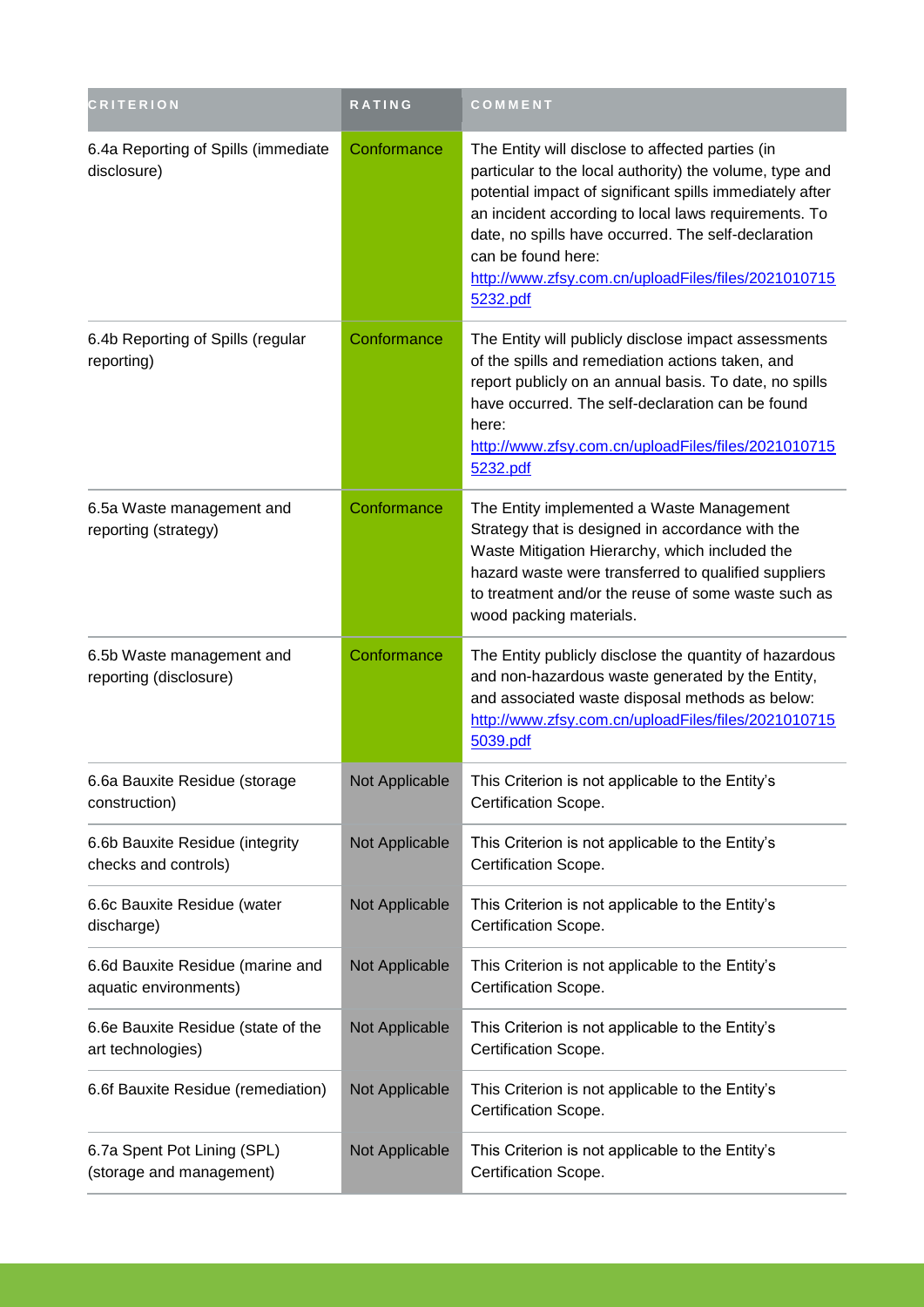| <b>CRITERION</b>                                                 | RATING         | COMMENT                                                                                                                                                                                                                                                                                                                                                         |
|------------------------------------------------------------------|----------------|-----------------------------------------------------------------------------------------------------------------------------------------------------------------------------------------------------------------------------------------------------------------------------------------------------------------------------------------------------------------|
| 6.7b Spent Pot Lining (SPL)<br>(recovery and recycling)          | Not Applicable | This Criterion is not applicable to the Entity's<br>Certification Scope.                                                                                                                                                                                                                                                                                        |
| 6.7c Spent Pot Lining (SPL)<br>(Untreated SPL)                   | Not Applicable | This Criterion is not applicable to the Entity's<br>Certification Scope.                                                                                                                                                                                                                                                                                        |
| 6.7d Spent Pot Lining (SPL)<br>(review of alternatives)          | Not Applicable | This Criterion is not applicable to the Entity's<br>Certification Scope.                                                                                                                                                                                                                                                                                        |
| 6.7e Spent Pot Lining (SPL)<br>(marine and aquatic environments) | Not Applicable | This Criterion is not applicable to the Entity's<br>Certification Scope.                                                                                                                                                                                                                                                                                        |
| 6.8a Dross (recovery)                                            | Conformance    | The Entity has implemented a process to maximise<br>the recovery of Aluminium by Dross and Dross<br>residues.<br>1. On-site verification that the Dross were transferred<br>to single ovens to re-melting.<br>2. The Dross from single ovens were sold to another<br>plant for re-melting.<br>3. The final Dross residues are transferred to a<br>cement plant. |
| 6.8b Dross (recycling)                                           | Conformance    | The Entity maximises the recycling of treated Dross<br>residues, the Dross were transferred to single ovens<br>to re-melting. Then the Dross from single ovens were<br>sold to other plant to re-melting.                                                                                                                                                       |
| 6.8c Dross (review of alternatives)                              | Conformance    | The final Dross residues are transferred to a cement<br>plant.                                                                                                                                                                                                                                                                                                  |
| PRINCIPLE 7 WATER STEWARDSHIP                                    |                |                                                                                                                                                                                                                                                                                                                                                                 |
| 7.1a Water assessment (mapping)                                  | Conformance    | The Entity has determined that the water source is<br>supplied by the municipal water supply company,<br>from the Huanhe River.<br>The Entity has mapped the water use in the water<br>balance report.                                                                                                                                                          |
| 7.1b Water assessment (risk<br>assessment)                       | Conformance    | The Entity has assessed water-related risks in<br>watersheds in the Entity's Area of Influence. The<br>report could be found as below. The report can be<br>found as below:<br>http://www.zfsy.com.cn/uploadFiles/files/2021010715<br>5138.pdf                                                                                                                  |
| 7.2a Water management<br>(management plans)                      | Conformance    | The Entity has publicised the information of water<br>withdrawal and use and disclose material water-<br>related risks in its official website:<br>http://www.zfsy.com.cn/uploadFiles/files/2021010715<br>5138.pdf                                                                                                                                              |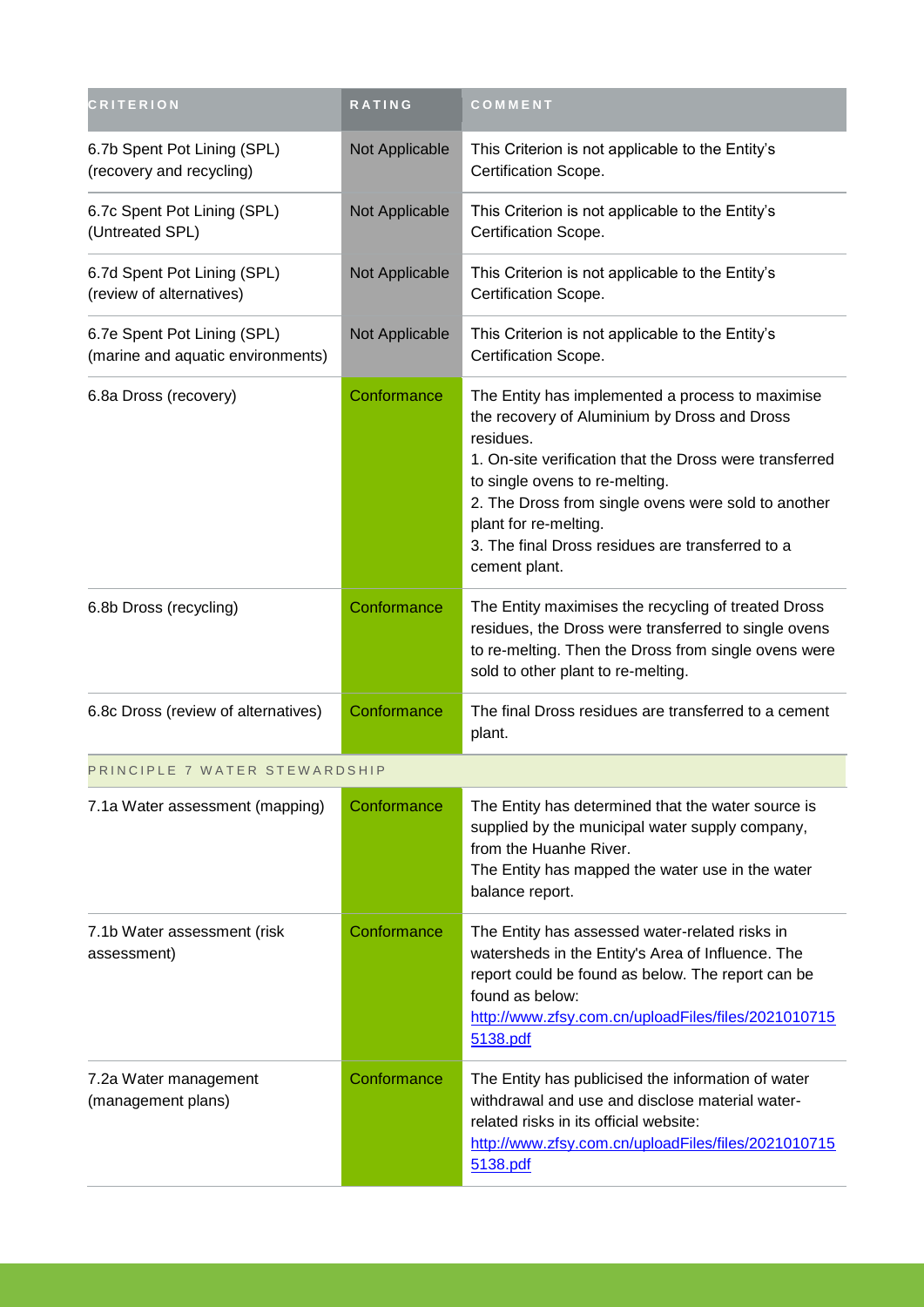| <b>CRITERION</b>                                                           | <b>RATING</b> | COMMENT                                                                                                                                                                                                                                                                                                                                                                                                                                                                               |
|----------------------------------------------------------------------------|---------------|---------------------------------------------------------------------------------------------------------------------------------------------------------------------------------------------------------------------------------------------------------------------------------------------------------------------------------------------------------------------------------------------------------------------------------------------------------------------------------------|
|                                                                            |               | Although the water-related risks are low, the Entity<br>has monitored the water quality each year. Test<br>results of waste water are presented here:<br>http://www.zfsy.com.cn/uploadFiles/files/2021012218<br>1921.pdf                                                                                                                                                                                                                                                              |
| 7.2b Water management<br>(monitoring)                                      | Conformance   | The Entity has publicised the information of water<br>withdrawal and use and disclose material water-<br>related risks in its official website:<br>http://www.zfsy.com.cn/uploadFiles/files/2021010715<br>5138.pdf<br>Although the water-related risks are low, the Entity<br>has monitored the water quality each year. Test<br>results of waste water are presented here:<br>http://www.zfsy.com.cn/uploadFiles/files/2021012218<br>1921.pdf                                        |
| 7.3 Disclosure of water usage and<br>risks                                 | Conformance   | The Entity has publicised the information of water<br>withdrawal and use and disclose material water-<br>related risks in its official website:<br>http://www.zfsy.com.cn/uploadFiles/files/2021010715<br>5138.pdf                                                                                                                                                                                                                                                                    |
| PRINCIPLE 8 BIODIVERSITY                                                   |               |                                                                                                                                                                                                                                                                                                                                                                                                                                                                                       |
| 8.1 Biodiversity assessment                                                | Conformance   | The Entity has assessed the risk and materiality of<br>the impacts on biodiversity from the land use and<br>activities in the Entity's Area of influence. The<br>evaluation result showed the risk as low.                                                                                                                                                                                                                                                                            |
| 8.2a Biodiversity management<br>(biodiversity action plans)                | Conformance   | The current environmental impact evaluation report<br>issued by "Shangxi Qingzhe Yangguan<br>Environmental Protect Co., Ltd." showed that the<br>Entity is located in the Yulian Industrial Park, Zhanjie<br>Town, Gongyi City, Henan Province, P.R. China.<br>This area was developed by the Local Government,<br>and it was not located in the farmland, constructive<br>expansion restricted zone and constructive<br>expansion prohibited zone (ecological preservation<br>area). |
| 8.2b Biodiversity management<br>(consultation and mitigation<br>hierarchy) | Conformance   | The current environmental impact evaluation report<br>issued by "Shangxi Qingzhe Yangguan<br>Environmental Protect Co., Ltd." showed that the<br>Entity is located in the Yulian Industrial Park, Zhanjie<br>Town, Gongyi City, Henan Province, P.R. China.<br>This area was developed by the Local Government,<br>and it was not located in the farmland, constructive<br>expansion restricted zone and constructive<br>expansion prohibited zone (ecological preservation<br>area). |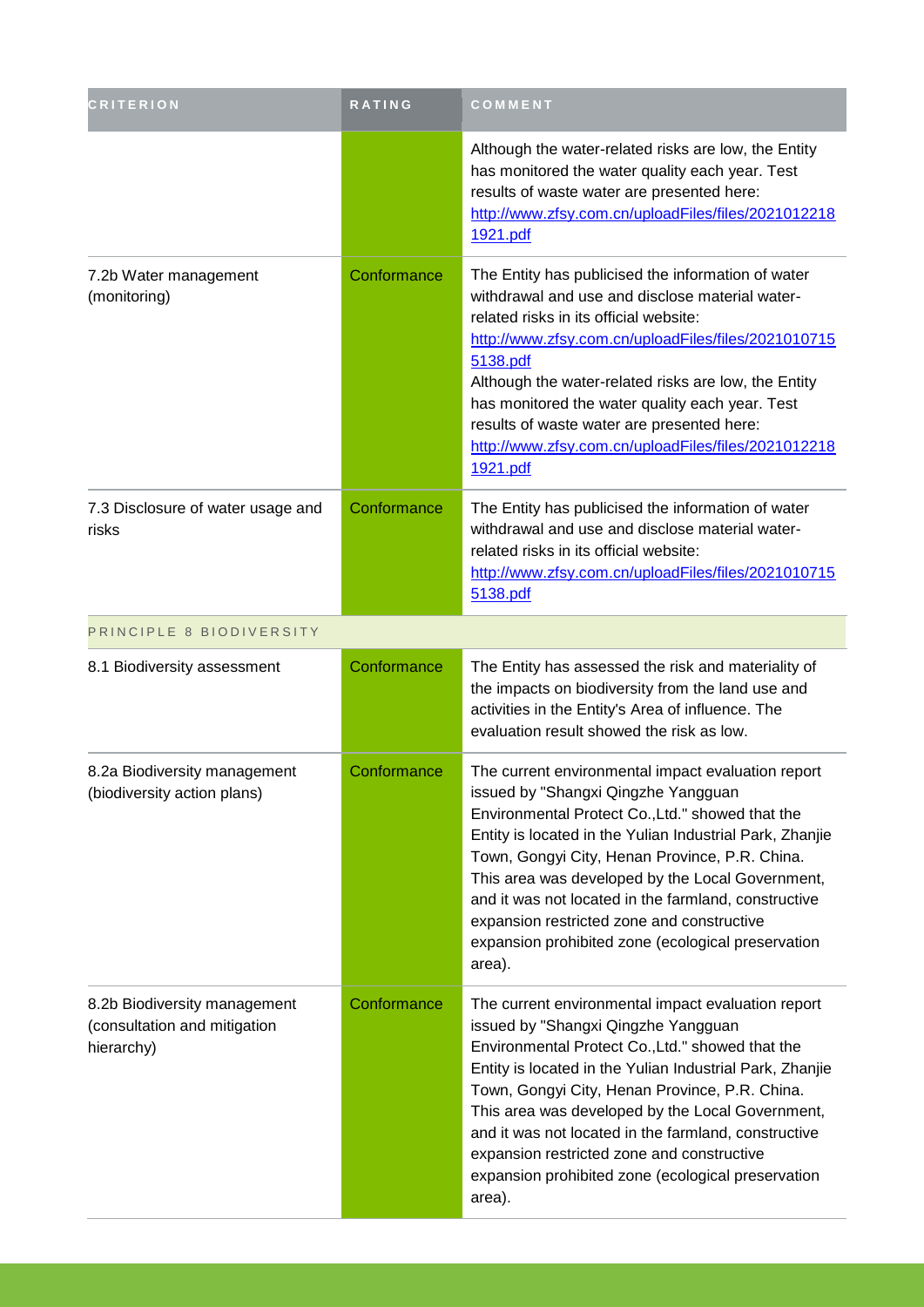| <b>CRITERION</b>                                                                          | <b>RATING</b>                    | COMMENT                                                                                                                                                                                                                                                                                                                                                                                                                                                                               |
|-------------------------------------------------------------------------------------------|----------------------------------|---------------------------------------------------------------------------------------------------------------------------------------------------------------------------------------------------------------------------------------------------------------------------------------------------------------------------------------------------------------------------------------------------------------------------------------------------------------------------------------|
| 8.2c Biodiversity management<br>(reporting)                                               | Conformance                      | The current environmental impact evaluation report<br>issued by "Shangxi Qingzhe Yangguan<br>Environmental Protect Co., Ltd." showed that the<br>Entity is located in the Yulian Industrial Park, Zhanjie<br>Town, Gongyi City, Henan Province, P.R. China.<br>This area was developed by the Local Government,<br>and it was not located in the farmland, constructive<br>expansion restricted zone and constructive<br>expansion prohibited zone (ecological preservation<br>area). |
| 8.3 Alien Species                                                                         | Conformance                      | The Entity proactively prevents the accidental or<br>deliberate introduction of Alien Species that could<br>have significant adverse impacts on biodiversity.                                                                                                                                                                                                                                                                                                                         |
| 8.4a Commitment to "No Go" in<br>World Heritage properties<br>(exploration and new mines) | Not Applicable                   | This Criterion is not applicable to the Entity's<br>Certification Scope.                                                                                                                                                                                                                                                                                                                                                                                                              |
| 8.4b Commitment to "No Go" in<br>World Heritage properties (existing<br>operations)       | Not Applicable                   | This Criterion is not applicable to the Entity's<br>Certification Scope.                                                                                                                                                                                                                                                                                                                                                                                                              |
| 8.5a Mine rehabilitation (best<br>available techniques)                                   | Not Applicable                   | This Criterion is not applicable to the Entity's<br>Certification Scope.                                                                                                                                                                                                                                                                                                                                                                                                              |
| 8.5b Mine rehabilitation (financial<br>provisions)                                        | Not Applicable                   | This Criterion is not applicable to the Entity's<br>Certification Scope.                                                                                                                                                                                                                                                                                                                                                                                                              |
| PRINCIPLE 9 HUMAN RIGHTS                                                                  |                                  |                                                                                                                                                                                                                                                                                                                                                                                                                                                                                       |
| 9.1a Human Rights Due Diligence<br>(policy)                                               | Conformance                      | The Entity has established a Human Rights policy,<br>which includes a policy commitment to respect<br>Human Rights. The Policies are available for internal<br>and external stakeholders by training, publishing on<br>the Entity website and posts on-site. More detailed<br>information, please see:<br>http://www.zfsy.com.cn/gjlnews/1567.html                                                                                                                                    |
| 9.1b Human Rights Due Diligence<br>(process)                                              | <b>Minor Non-</b><br>Conformance | The Entity commits to respect Human Rights and<br>aims to extend this commitment in the supply chain.<br>The Human Rights due diligence process is<br>established covering the supply chain. A minor non-<br>conformance is raised on human rights due diligence<br>process to suppliers as a sample of assessments<br>determined that some suppliers have not completed<br>the Human Rights due diligence assessment.                                                                |
| 9.1c Human Rights Due Diligence<br>(remediation)                                          | Conformance                      | The procedure "Human Rights Due Diligence<br>Procedure" has defined the complaints/grievance<br>mechanism for stakeholders and the remediation<br>action.                                                                                                                                                                                                                                                                                                                             |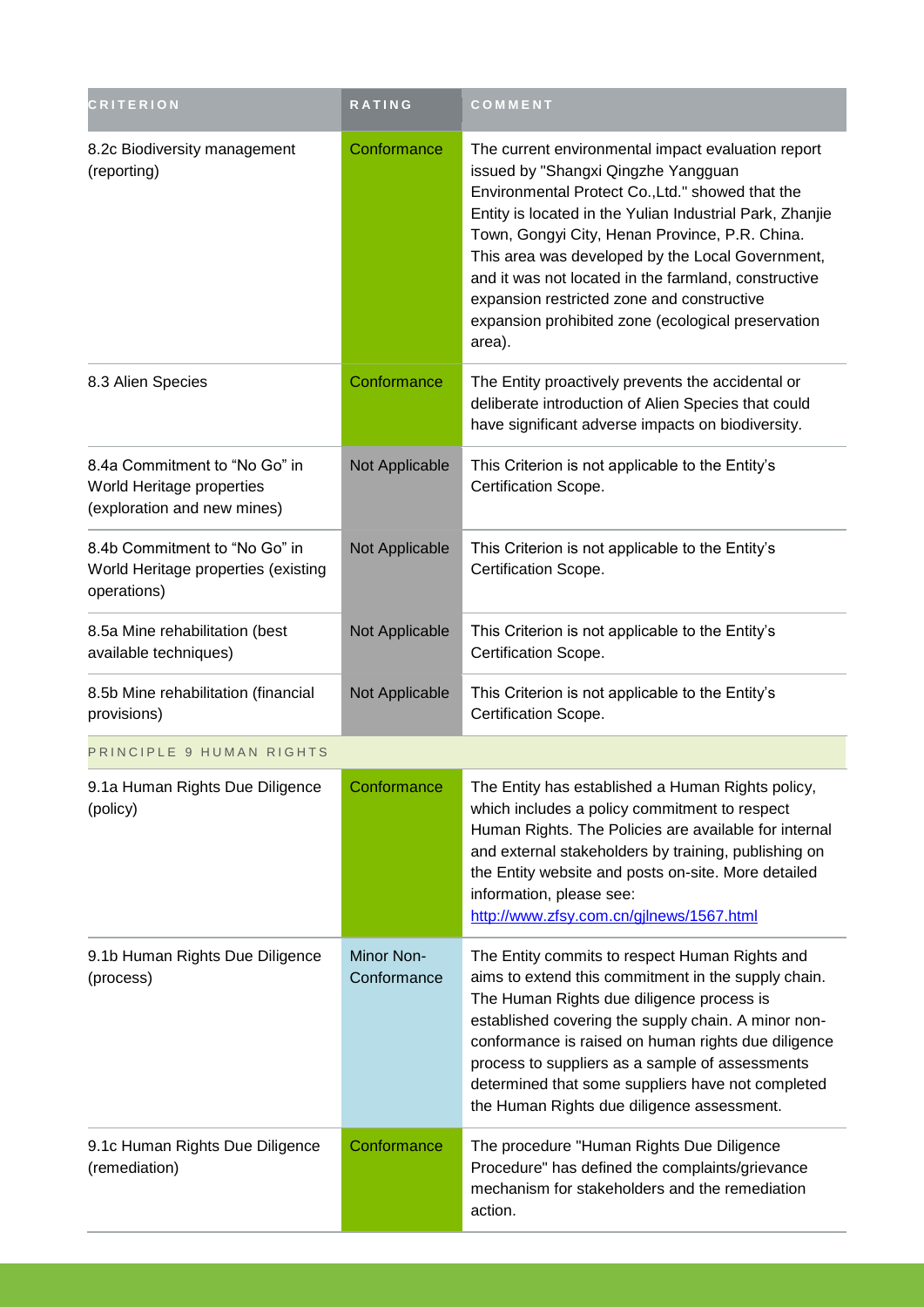| <b>CRITERION</b>                                 | <b>RATING</b> | COMMENT                                                                                                                                                                                                                                                                                                                                                               |
|--------------------------------------------------|---------------|-----------------------------------------------------------------------------------------------------------------------------------------------------------------------------------------------------------------------------------------------------------------------------------------------------------------------------------------------------------------------|
|                                                  |               | Currently, no remedial actions are required.                                                                                                                                                                                                                                                                                                                          |
| 9.2 Women's Rights                               | Conformance   | Women's rights and interests are respected. The<br>Entity has identified legal rights for women and<br>implemented control measures to ensure these are<br>met. The procedure "Women's Rights Control<br>Procedure" has defined the processes for the Entity<br>to protect women's rights.                                                                            |
| 9.3 Indigenous Peoples                           | Conformance   | The Entity respects for the rights and interests of<br>Indigenous Peoples.<br>There are no Indigenous Peoples in this area.                                                                                                                                                                                                                                           |
| 9.4 Free, Prior, and Informed<br>Consent (FPIC)  | Conformance   | The Entity is located in an industrial park which has<br>been planned and constructed by the Local<br>Government. There are no new projects or major<br>changes to existing projects proposed.                                                                                                                                                                        |
| 9.5 Cultural and sacred heritage                 | Conformance   | The Entity has committed to protect cultural and<br>sacred heritage. The Entity is located in an industrial<br>park which has been planned and constructed by<br>Local Government. There are no cultural and sacred<br>heritage issues present at the industrial park.                                                                                                |
| 9.6a Resettlements (avoid or<br>minimise)        | Conformance   | The Resettlements Management Procedure has<br>been established. The Entity is located in an<br>industrial park which has been planned and<br>constructed by Local Government. There was no<br>resettlement required, nor is any expected in future.                                                                                                                   |
| 9.6b Resettlements (where<br>unavoidable)        | Conformance   | The Resettlements Management Procedure has<br>been established. The Entity is located in an<br>industrial park which has been planned and<br>constructed by Local Government, There was no<br>resettlement required, nor is any expected in future.                                                                                                                   |
| 9.7a Local Communities (rights and<br>interests) | Conformance   | The Entity has made a commitment to respect the<br>rights and interests of Local Communities. No<br>complaints from Local Communities have been<br>received to date.                                                                                                                                                                                                  |
| 9.7b Local Communities (impacts)                 | Conformance   | The Entity is located in an industrial park which has<br>been planned and constructed by Local Government.<br>No complaints from local communities were received.<br>The procedure "Communication with Local<br>Communities Procedure" has defined how to prevent<br>and address any adverse impacts on local<br>Community livelihoods resulting from its activities. |
| 9.7c Local Communities<br>(livelihoods)          | Conformance   | The Entity has committed to explore with Local<br>Communities any opportunities to respect and<br>support their livelihoods. For example, the Entity                                                                                                                                                                                                                  |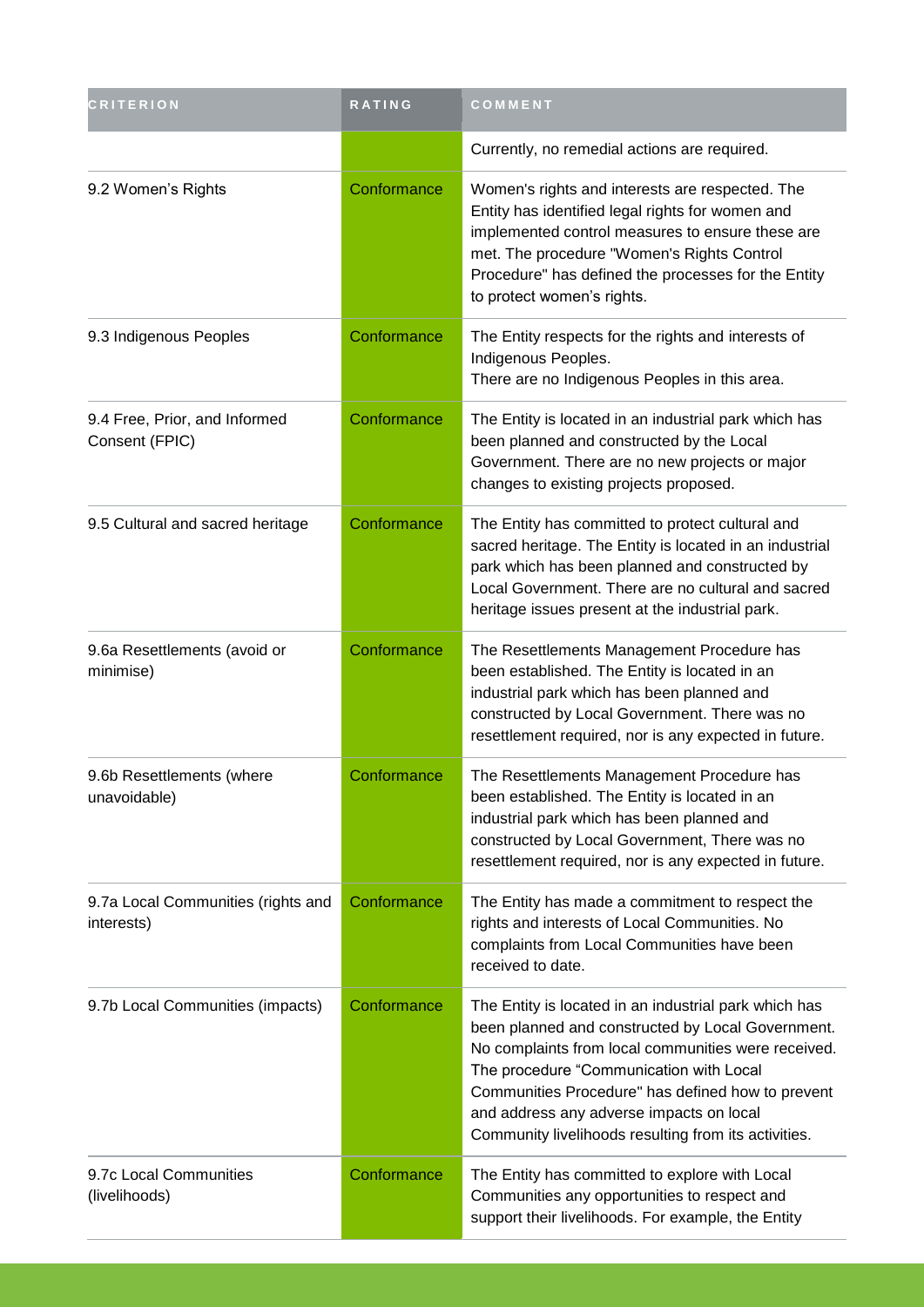| <b>CRITERION</b>                                                                                      | RATING      | COMMENT                                                                                                                                                                                                                                                                                                                                                                                                                                        |
|-------------------------------------------------------------------------------------------------------|-------------|------------------------------------------------------------------------------------------------------------------------------------------------------------------------------------------------------------------------------------------------------------------------------------------------------------------------------------------------------------------------------------------------------------------------------------------------|
|                                                                                                       |             | employs people from local communities and prevents<br>adverse impacts to their livelihoods. Most of the<br>employees are from Gongyi City. The Entity recruited<br>187 villagers (from Local Communities).                                                                                                                                                                                                                                     |
| 9.8 Conflict-Affected and High-Risk<br>Areas                                                          | Conformance | The Entity's business or purchasing is not affected by<br>Conflict-Affected and High-Risk Areas. The<br>procedure "Management procedure of Conflict-<br>Affected and High-Risk Areas" defines that the Entity<br>has surveyed the related parties. The Entity's<br>business or purchasing are in China. It is not a<br>conflict-affected area.                                                                                                 |
| 9.9 Security practice                                                                                 | Conformance | The Entity has implemented security practices that<br>respect Human Rights. The Entity has established a<br>security practice management procedure. This<br>procedure requires security providers to respect<br>Human Rights. All security guards have been trained<br>in Human Rights requirements. To date, no security-<br>related Human rights violations have occurred.                                                                   |
| PRINCIPLE 10 LABOUR RIGHTS                                                                            |             |                                                                                                                                                                                                                                                                                                                                                                                                                                                |
| 10.1a Freedom of Association and<br><b>Right to Collective Bargaining</b><br>(freedom of association) | Conformance | There are laws that restrict Freedom of Association<br>in China. However, the Entity commits itself to<br>respect workers' rights. Association for Workers was<br>established in accordance to the legal requirement.                                                                                                                                                                                                                          |
| 10.1b Freedom of Association and<br>Right to Collective Bargaining<br>(collective bargaining)         | Conformance | There are laws that restrict Collective Bargaining in<br>China. However, the Entity has a Special collective<br>bargaining contract for wages in 2020 covering all<br>employees. The Employee representative approved<br>the contract, and this was also reviewed and<br>registered with the associated Government agency.                                                                                                                     |
| 10.1c Freedom of Association and<br><b>Right to Collective Bargaining</b><br>(alternative means)      | Conformance | Workers' representatives can represent Workers'<br>concerns with management on behalf of Workers.                                                                                                                                                                                                                                                                                                                                              |
| 10.2a Child Labour (minimum age)                                                                      | Conformance | There is no Child labour or young Workers in the<br>Entity.                                                                                                                                                                                                                                                                                                                                                                                    |
| 10.2b Child Labour (hazardous)                                                                        | Conformance | Child Labour is prohibited in China. Young Workers<br>(16 to 18 years) are under special protection by law<br>and not allowed to work in hazardous working<br>conditions. There is no Child Labour or young<br>Workers in the Entity.<br>The procedure "Child Labour management<br>procedure" and employees' handbook have both<br>defined prohibition of child labour. The Entity doesn't<br>use child labour below 16 years old. And doesn't |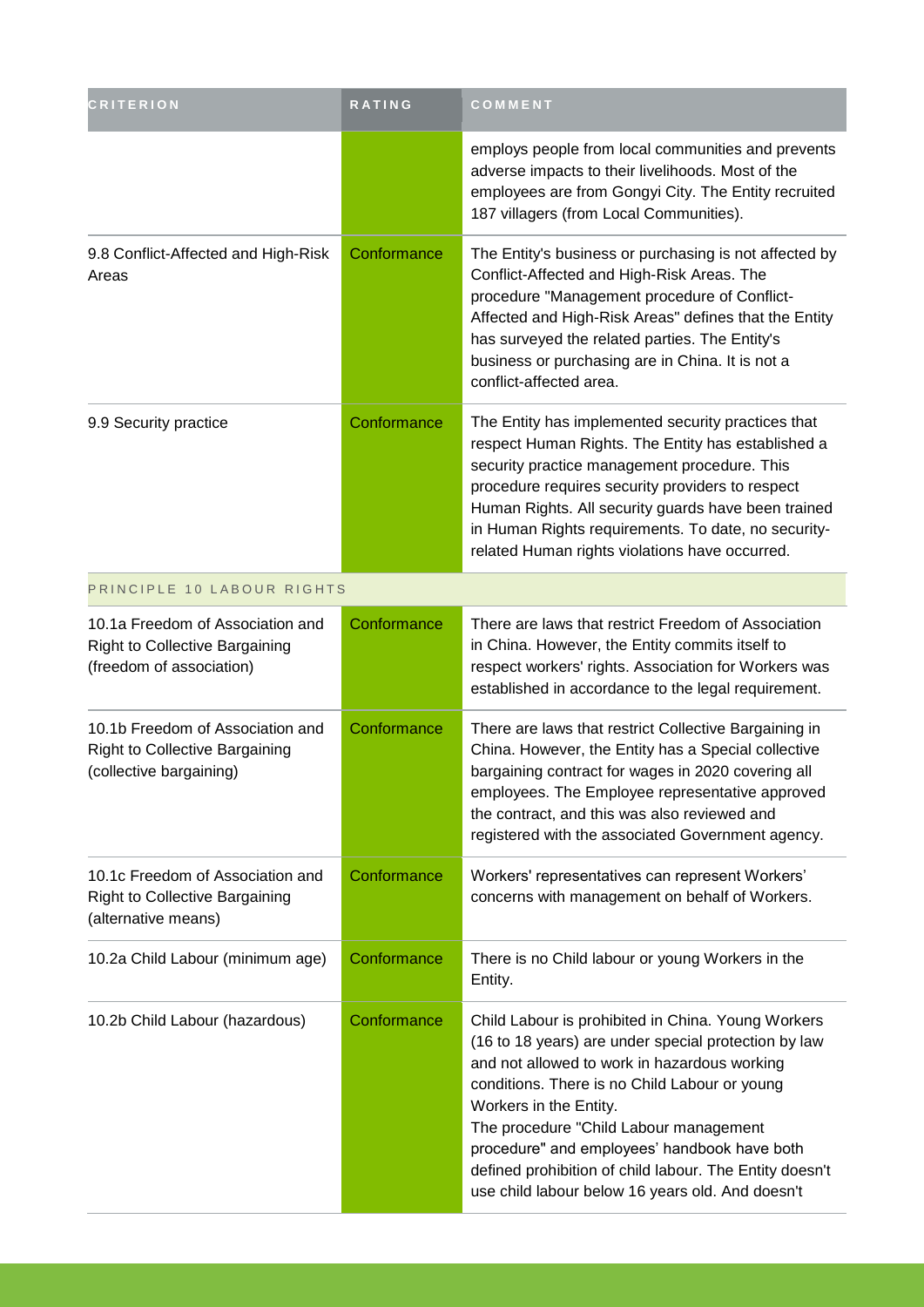| <b>CRITERION</b>                                                                | <b>RATING</b> | COMMENT                                                                                                                                                                                                                                                                                                                                                                                       |
|---------------------------------------------------------------------------------|---------------|-----------------------------------------------------------------------------------------------------------------------------------------------------------------------------------------------------------------------------------------------------------------------------------------------------------------------------------------------------------------------------------------------|
|                                                                                 |               | arrange young workers (under 18) undertake<br>dangerous or harmful work, not work overtime.                                                                                                                                                                                                                                                                                                   |
| 10.2c Child Labour (worst forms)                                                | Conformance   | Child labour is prohibited in China. No workers under<br>18 were found in the Entity. The procedure "Child<br>Labour management procedure" and employees'<br>handbook have both defined prohibition of child<br>labour. The Entity doesn't use child labour below 16<br>years old. And doesn't arrange young workers (under<br>18) undertake dangerous or harmful work, not work<br>overtime. |
| 10.3a Forced Labour (human<br>trafficking)                                      | Conformance   | The Entity commits itself to comply with the<br>prohibition of Forced Labour, slavery and human<br>trafficking.                                                                                                                                                                                                                                                                               |
| 10.3b Forced Labour (deposits,<br>fees, advances)                               | Conformance   | The Entity is not involved in Forced Labour. All<br>Employees are hired directly. Workers are not<br>required any form of deposit; recruitment fee or<br>equipment advance.                                                                                                                                                                                                                   |
| 10.3c Forced Labour (migrant<br>workers)                                        | Conformance   | No Workers are required to lodge deposits or<br>security payments at any time.                                                                                                                                                                                                                                                                                                                |
| 10.3d Forced Labour (debt<br>bondage)                                           | Conformance   | The Entity is not involved in Forced Labour, and does<br>not provide any type of loan to workers.                                                                                                                                                                                                                                                                                             |
| 10.3e Forced Labour (freedom of<br>movement)                                    | Conformance   | The Entity is not involved in Forced Labour. There is<br>no restriction of workers' movement at site.                                                                                                                                                                                                                                                                                         |
| 10.3f Forced Labour (retention of<br>identity papers, permits,<br>certificates) | Conformance   | The Entity is not involved in Forced Labour. There is<br>no retention of original documents of workers, only<br>copies of original documents are kept in workers'<br>personal files.                                                                                                                                                                                                          |
| 10.3g Forced Labour (freedom to<br>terminate employment)                        | Conformance   | The Workers in the Entity can terminate the<br>employment with a specific notice period in advance<br>without any penalty. The time for announced<br>termination of the employment is in compliance with<br>the Labour Contract Law.                                                                                                                                                          |
| 10.4 Non-Discrimination                                                         | Conformance   | The Entity is committed to non-discrimination. No<br>case of discrimination has been recorded.                                                                                                                                                                                                                                                                                                |
| 10.5 Communication and<br>engagement                                            | Conformance   | The Entity direct and frequent communication with<br>the workers and the worker representatives is<br>established.                                                                                                                                                                                                                                                                            |
| 10.6 Disciplinary practices                                                     | Conformance   | The Entity respects its employees and disciplinary<br>measures are in compliance with legal requirements<br>and require the confirmation of any Workers<br>involved.                                                                                                                                                                                                                          |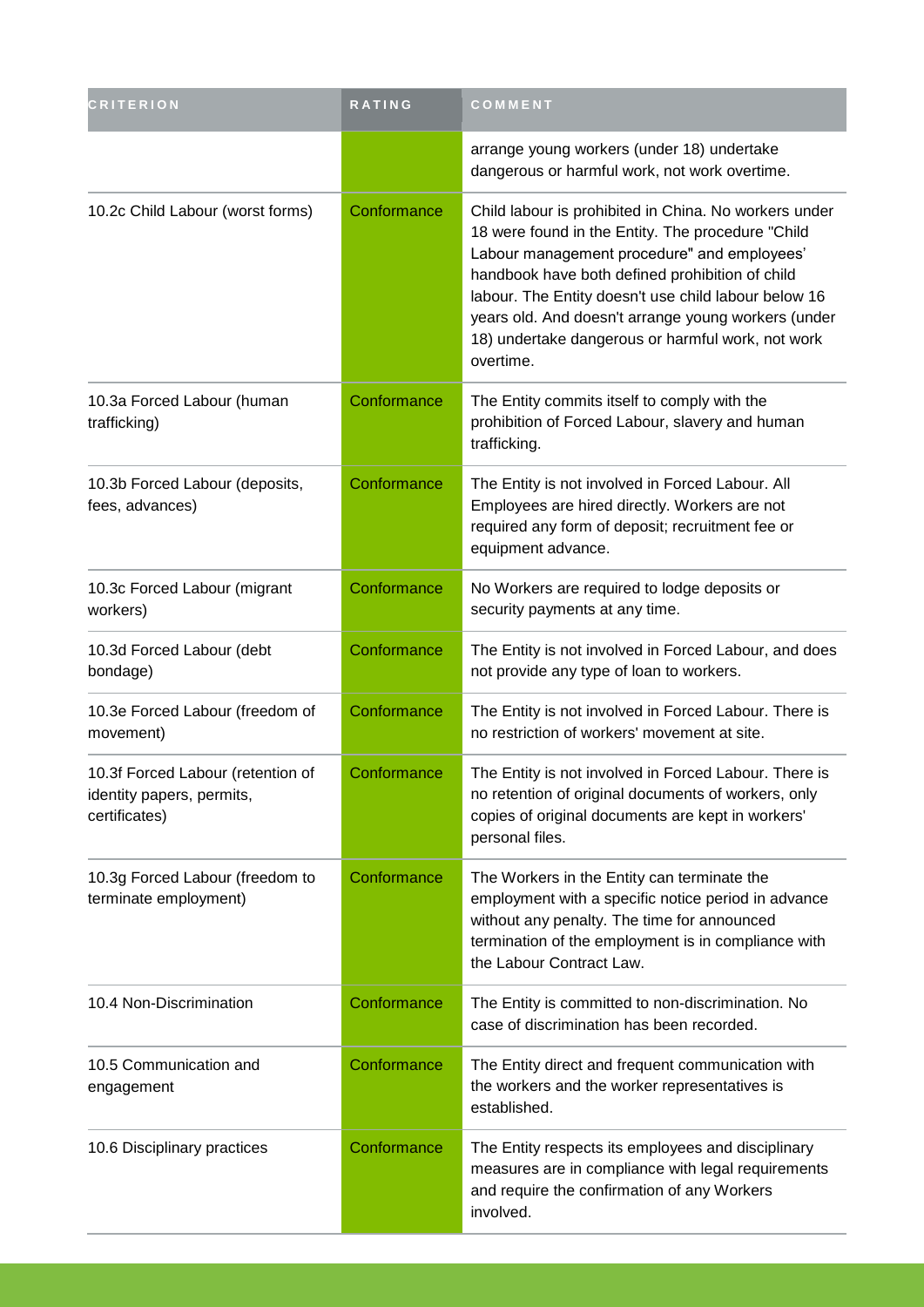| <b>CRITERION</b>                                                                        | <b>RATING</b>             | COMMENT                                                                                                                                                                                                                                                                                                             |
|-----------------------------------------------------------------------------------------|---------------------------|---------------------------------------------------------------------------------------------------------------------------------------------------------------------------------------------------------------------------------------------------------------------------------------------------------------------|
| 10.7a Remuneration (living wage)                                                        | Conformance               | The wage structure is clearly defined and the basic<br>wage is above the legal minimum wage. The total<br>payment meets the Workers' basic needs; all<br>workers are enrolled in the mandatory social<br>insurance scheme.                                                                                          |
| 10.7b Remuneration (method of<br>payment)                                               | Minor Non-<br>Conformance | All payments are documented and paid on time to all<br>Workers by bank transfer on the 25 <sup>th</sup> of every month.<br>However, one minor non-conformance was noted<br>where remuneration from June to December in 2020<br>were not paid on time.                                                               |
| 10.8 Working Time                                                                       | Minor Non-<br>Conformance | The working hours are recorded by proximity card.<br>Working hours are monitored and are in compliance<br>with Chinese Labour Law. However, one minor non-<br>conformance was noted where during June to<br>December 2020 some employees overtime<br>exceeded Chinese Labour Law requirements.                      |
| PRINCIPLE 11 OCCUPATIONAL HEALTH AND SAFETY                                             |                           |                                                                                                                                                                                                                                                                                                                     |
| 11.1a Occupational Health and<br>Safety (OH&S) Policy (policy)                          | Conformance               | The Entity has established an Occupational Health<br>and Safety Management System and obtained an<br>ISO 45001:2018 certificate.<br>The documented Occupational Health and Safety<br>policy was approved by General Manager.                                                                                        |
| 11.1b Occupational Health and<br>Safety (OH&S) Policy (workers and<br>visitors)         | Conformance               | The Entity has established an Occupational Health<br>and Safety Management System and obtained an<br>ISO 45001:2018 certificate.                                                                                                                                                                                    |
| 11.1c Occupational Health and<br>Safety (OH&S) Policy (applicable<br>law and standards) | Conformance               | The Entity has established an Occupational Health<br>and Safety Management System and obtained the<br>ISO 45001:2018 certificate.<br>The documented policy met requirements.                                                                                                                                        |
| 11.1d Occupational Health and<br>Safety (OH&S) Policy (right to stop<br>unsafe work)    | Conformance               | The Entity has established an Occupational Health<br>and Safety Management System and obtained the<br>ISO 45001:2018 certificate.<br>The documented policy states that Workers have the<br>right to understand the hazards and safe practices<br>for their work, and the authority to refuse or stop<br>unsafe work |
| 11.2 OH&S Management System                                                             | Conformance               | The Entity has established an Occupational Health<br>and Safety Management System and obtained the<br>ISO 45001:2018 certificate. The Entity has<br>documented Occupational Health and Safety<br>Management System that is conformant with<br>applicable ISO 45001:2018.                                            |